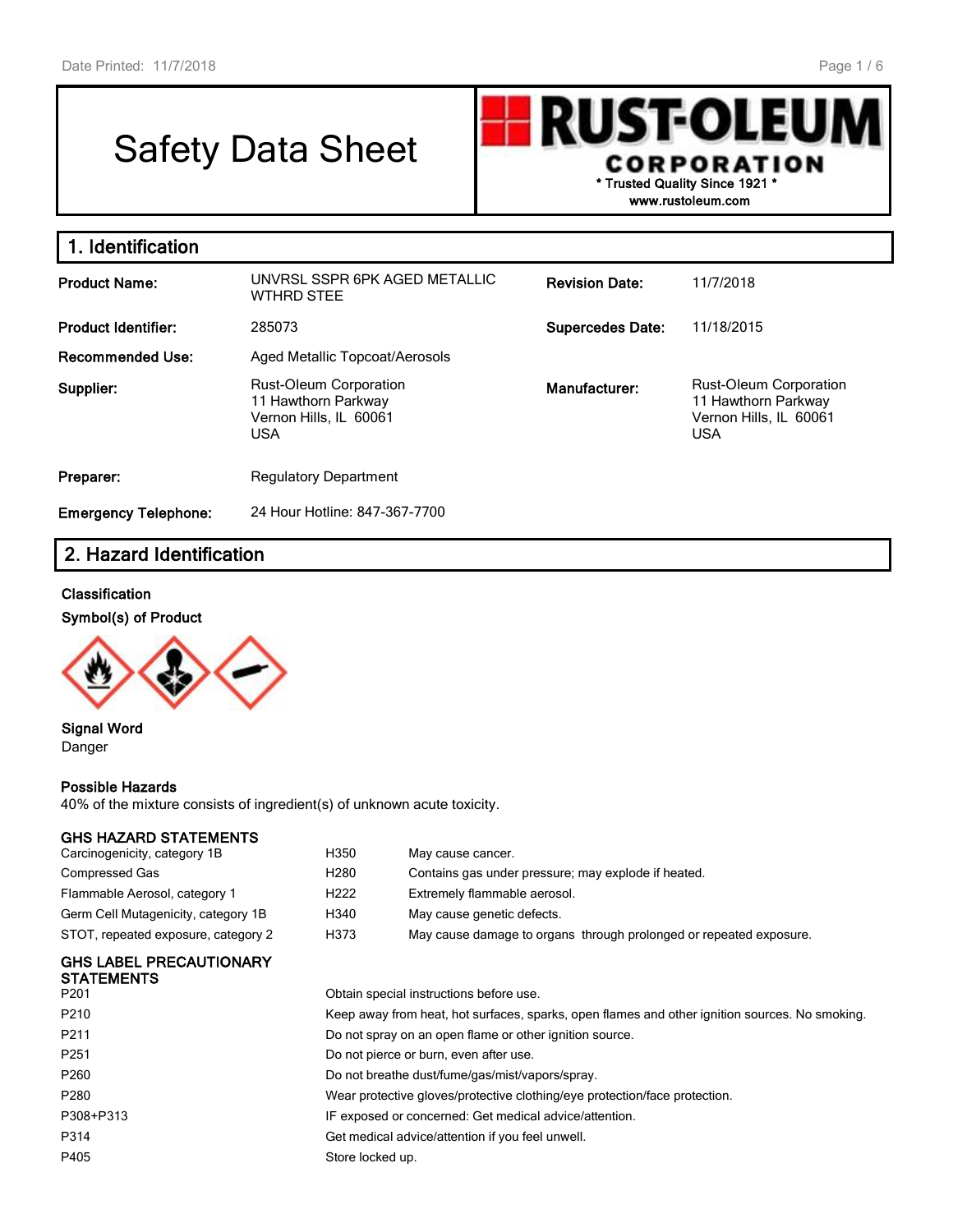P410+P403 Protect from sunlight. Store in a well-ventilated place. P410+P412 Protect from sunlight. Do not expose to temperatures exceeding 50°C / 122°F. P501 Dispose of contents/container in accordance with local, regional and national regulations.

# **3. Composition / Information On Ingredients**

## **HAZARDOUS SUBSTANCES**

| <b>Chemical Name</b>                   | CAS-No.        | Wt.%<br>Range | <b>GHS Symbols</b>    | <b>GHS Statements</b> |
|----------------------------------------|----------------|---------------|-----------------------|-----------------------|
| Propane                                | 74-98-6        | $10 - 25$     | GHS04                 | H <sub>280</sub>      |
| Naphtha, Petroleum, Hydrotreated Light | 64742-49-0     | $10 - 25$     | GHS08                 | H304                  |
| n-Butane                               | 106-97-8       | $2.5 - 10$    | GHS04                 | H <sub>280</sub>      |
| Xylenes (o-, m-, p- isomers)           | 1330-20-7      | $2.5 - 10$    | GHS02-GHS07           | H226-315-319-332      |
| n-Butyl Acetate                        | 123-86-4       | $2.5 - 10$    | GHS02-GHS07           | H <sub>226</sub> -336 |
| Aluminum Flake                         | 7429-90-5      | $2.5 - 10$    | GHS02                 | H <sub>228</sub> -261 |
| Ethylbenzene                           | $100 - 41 - 4$ | $1.0 - 2.5$   | GHS02-GHS07-<br>GHS08 | H225-304-332-351-373  |
| <b>Stoddard Solvent</b>                | 8052-41-3      | $0.1 - 1.0$   | GHS08                 | H304-372              |
| Solvent Naphtha, Light Aromatic        | 64742-95-6     | $0.1 - 1.0$   | GHS07-GHS08           | H304-332-340-350      |
| Carbon Black                           | 1333-86-4      | $0.1 - 1.0$   | Not Available         | Not Available         |

# **4. First-Aid Measures**

**FIRST AID - EYE CONTACT:** Immediately flush eyes with plenty of water for at least 15 minutes holding eyelids open. Get medical attention. Do NOT allow rubbing of eyes or keeping eyes closed.

**FIRST AID - SKIN CONTACT:** Wash skin with soap and water. Remove contaminated clothing. Get medical attention if irritation develops or persists.

**FIRST AID - INHALATION:** Remove to fresh air. If not breathing, give artificial respiration. If breathing is difficult, give oxygen. Get immediate medical attention. Do NOT use mouth-to-mouth resuscitation. If you experience difficulty in breathing, leave the area to obtain fresh air. If continued difficulty is experienced, get medical assistance immediately.

**FIRST AID - INGESTION:** Aspiration hazard: Do not induce vomiting or give anything by mouth because this material can enter the lungs and cause severe lung damage. Get immediate medical attention. If swallowed, get medical attention.

# **5. Fire-Fighting Measures**

**EXTINGUISHING MEDIA:** Alcohol Film Forming Foam, Carbon Dioxide, Dry Chemical, Dry Sand, Water Fog

**UNUSUAL FIRE AND EXPLOSION HAZARDS:** FLASH POINT IS LESS THAN 20°F. EXTREMELY FLAMMABLE LIQUID AND VAPOR!Water spray may be ineffective. Closed containers may explode when exposed to extreme heat due to buildup of steam. Closed containers may explode when exposed to extreme heat. Vapors may form explosive mixtures with air. Vapors can travel to a source of ignition and flash back. Keep containers tightly closed. Isolate from heat, electrical equipment, sparks and open flame. Perforation of the pressurized container may cause bursting of the can. No unusual fire or explosion hazards noted.

**SPECIAL FIREFIGHTING PROCEDURES:** Water may be used to cool closed containers to prevent pressure buildup and possible autoignition or explosion. Full protective equipment including self-contained breathing apparatus should be used. Evacuate area and fight fire from a safe distance. Use water spray to keep fire-exposed containers cool. Containers may explode when heated.

**Special Fire and Explosion Hazard (Combustible Dust):** No Information

## **6. Accidental Release Measures**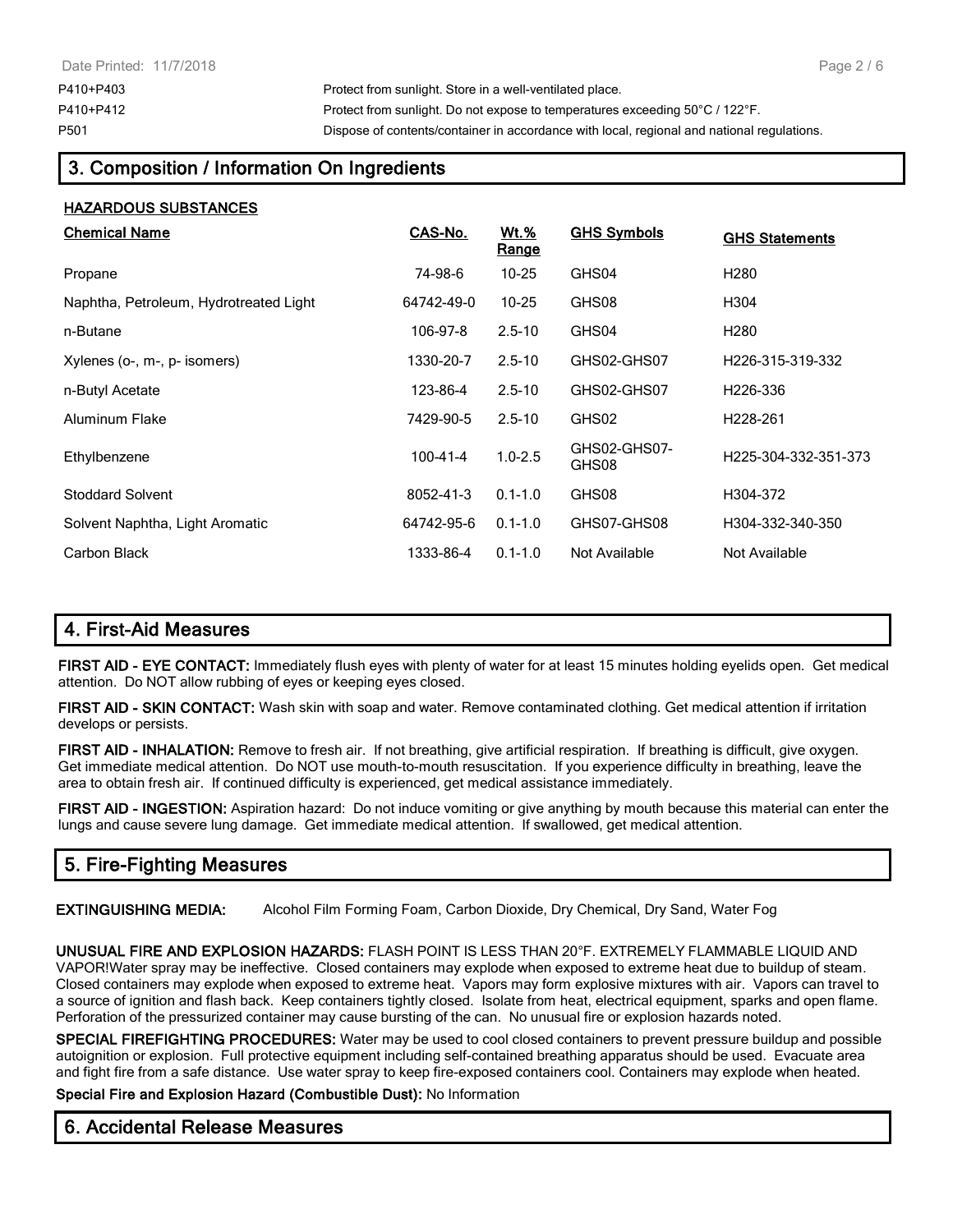**STEPS TO BE TAKEN IF MATERIAL IS RELEASED OR SPILLED:** Contain spilled liquid with sand or earth. DO NOT use combustible materials such as sawdust. Isolate the hazard area and deny entry to unnecessary and unprotected personnel. Remove all sources of ignition, ventilate area and remove with inert absorbent and non-sparking tools. Dispose of according to local, state (provincial) and federal regulations. Do not incinerate closed containers. Ventilate area, isolate spilled material, and remove with inert absorbent. Dispose of contaminated absorbent, container, and unused contents in accordance with local, state, and federal regulations.

# **7. Handling and Storage**

**HANDLING:** Wash thoroughly after handling. Wash hands before eating. Remove contaminated clothing and launder before reuse. Use only with adequate ventilation. Follow all SDS and label precautions even after container is emptied because it may retain product residues. Avoid breathing fumes, vapors, or mist. Avoid contact with eyes, skin and clothing.

**STORAGE:** Store in a dry, well ventilated place. Keep container tightly closed when not in use. Keep containers tightly closed. Isolate from heat, electrical equipment, sparks and open flame. Contents under pressure. Do not store above 120 ° F. Store large quantities in buildings designed and protected for storage of flammable aerosols. Keep away from heat, sparks, flame and sources of ignition. Avoid excess heat. Product should be stored in tightly sealed containers and protected from heat, moisture, and foreign materials.

**Advice on Safe Handling of Combustible Dust:** No Information

| <b>Chemical Name</b>                             | CAS-No.        | Weight %<br>Less Than | <b>ACGIH TLV-</b><br><b>TWA</b> | <b>ACGIH TLV-</b><br><b>STEL</b> | <b>OSHA PEL-TWA</b> | <b>OSHA PEL-</b><br><b>CEILING</b> |
|--------------------------------------------------|----------------|-----------------------|---------------------------------|----------------------------------|---------------------|------------------------------------|
| Propane                                          | 74-98-6        | 20.0                  | N.E.                            | N.E.                             | $1000$ ppm          | N.E.                               |
| Naphtha, Petroleum,<br><b>Hydrotreated Light</b> | 64742-49-0     | 20.0                  | N.E.                            | N.E.                             | N.E.                | N.E.                               |
| n-Butane                                         | 106-97-8       | 10.0                  | N.E.                            | $1000$ ppm                       | N.E.                | N.E.                               |
| Xylenes (o-, m-, p- isomers)                     | 1330-20-7      | 10.0                  | $100$ ppm                       | $150$ ppm                        | $100$ ppm           | N.E.                               |
| n-Butyl Acetate                                  | 123-86-4       | 10.0                  | 50 ppm                          | $150$ ppm                        | $150$ ppm           | N.E.                               |
| Aluminum Flake                                   | 7429-90-5      | 5.0                   | mg/m3                           | N.E.                             | $15 \text{ mg/m}$   | N.E.                               |
| Ethylbenzene                                     | $100 - 41 - 4$ | 5.0                   | 20 ppm                          | N.E.                             | $100$ ppm           | N.E.                               |
| <b>Stoddard Solvent</b>                          | 8052-41-3      | 1.0                   | $100$ ppm                       | N.E.                             | 500 ppm             | N.E.                               |
| Solvent Naphtha, Light Aromatic                  | 64742-95-6     | 1.0                   | <b>N.E.</b>                     | N.E.                             | <b>N.E.</b>         | N.E.                               |
| Carbon Black                                     | 1333-86-4      | 1.0                   | $3 \text{ mg/m}$                | N.E.                             | $3.5 \text{ mg/m}$  | N.E.                               |

## **8. Exposure Controls / Personal Protection**

#### **PERSONAL PROTECTION**

**ENGINEERING CONTROLS:** Use process enclosures, local exhaust ventilation, or other engineering controls to control airborne levels below recommended exposure limits. Use explosion-proof ventilation equipment. Provide general dilution of local exhaust ventilation in volume and pattern to keep TLV of hazardous ingredients below acceptable limits. Prevent build-up of vapors by opening all doors and windows to achieve cross-ventilation.

**RESPIRATORY PROTECTION:** A respiratory protection program that meets OSHA 1910.134 and ANSI Z88.2 requirements must be followed whenever workplace conditions warrant a respirator's use. A NIOSH/MSHA approved air purifying respirator with organic vapor cartridge or canister may be permissible under certain circumstances where airborne concentrations are expected to exceed exposure limits.

**SKIN PROTECTION:** Use gloves to prevent prolonged skin contact. Nitrile or Neoprene gloves may afford adequate skin protection.

**EYE PROTECTION:** Use safety eyewear designed to protect against splash of liquids.

**OTHER PROTECTIVE EQUIPMENT:** Refer to safety supervisor or industrial hygienist for further guidance regarding types of personal protective equipment and their applications.

**HYGIENIC PRACTICES:** Wash thoroughly with soap and water before eating, drinking or smoking. Remove contaminated clothing immediately and launder before reuse.

**Engineering Measures for Combustible Dust:** No Information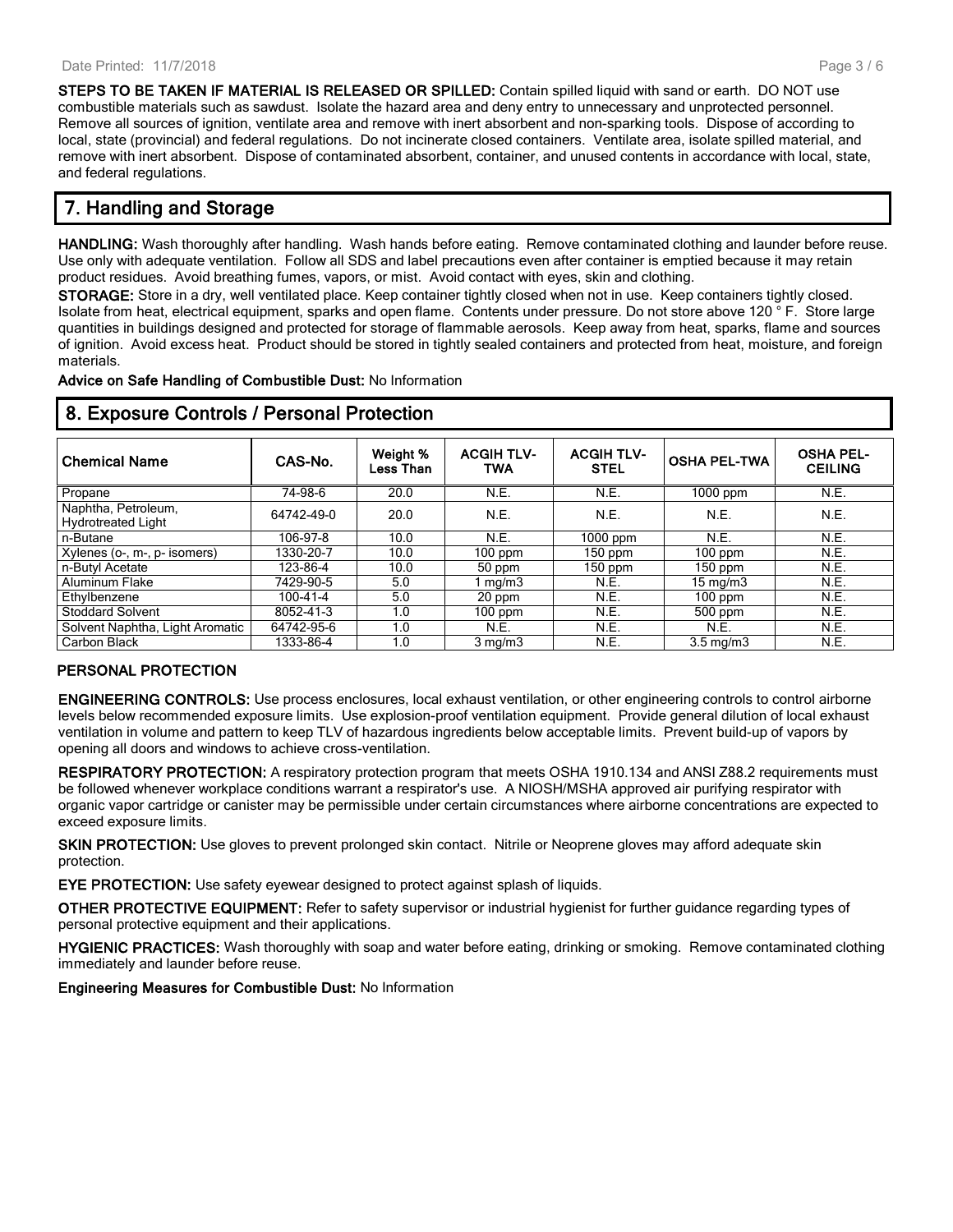# **9. Physical and Chemical Properties**

| Appearance:                 | Aerosolized Mist           | <b>Physical State:</b>           | Liguid      |
|-----------------------------|----------------------------|----------------------------------|-------------|
| Odor:                       | Solvent Like               | <b>Odor Threshold:</b>           | N.E.        |
| <b>Relative Density:</b>    | 0.771                      | pH:                              | N.A.        |
| Freeze Point, °C:           | N.D.                       | <b>Viscosity:</b>                | N.D.        |
| <b>Solubility in Water:</b> | <b>Negligible</b>          | <b>Partition Coefficient, n-</b> | N.D.        |
| Decompostion Temp., °C:     | N.D.                       | octanol/water:                   |             |
| Boiling Range, °C:          | $-37 - 260$                | Explosive Limits, vol%:          | $0.9 - 9.5$ |
| <b>Flammability:</b>        | <b>Supports Combustion</b> | Flash Point, °C:                 | -96         |
| <b>Evaporation Rate:</b>    | <b>Faster than Ether</b>   | Auto-ignition Temp., °C:         | N.D.        |
| <b>Vapor Density:</b>       | Heavier than Air           | Vapor Pressure:                  | N.D.        |

(See "Other information" Section for abbreviation legend)

# **10. Stability and Reactivity**

**CONDITIONS TO AVOID:** Avoid temperatures above 120°F (49°C). Avoid all possible sources of ignition. Flammable hydrogen gas will evolve when product comes in contact with water or damp air. Heat will be generated. The amount of heat generated will depend upon the volume of material in contact.

**INCOMPATIBILITY:** Incompatible with strong oxidizing agents, strong acids and strong alkalies.

**HAZARDOUS DECOMPOSITION:** By open flame, carbon monoxide and carbon dioxide. When heated to decomposition, it emits acrid smoke and irritating fumes. Contains solvents which may form carbon monoxide, carbon dioxide, and formaldehyde.

**HAZARDOUS POLYMERIZATION:** Will not occur under normal conditions.

**STABILITY:** This product is stable under normal storage conditions.

## **11. Toxicological Information**

**EFFECTS OF OVEREXPOSURE - EYE CONTACT:** Causes Serious Eye Irritation

**EFFECTS OF OVEREXPOSURE - SKIN CONTACT:** May cause skin irritation. Allergic reactions are possible.

**EFFECTS OF OVEREXPOSURE - INHALATION:** Harmful if inhaled. High gas, vapor, mist or dust concentrations may be harmful if inhaled. Avoid breathing fumes, spray, vapors, or mist. High vapor concentrations are irritating to the eyes, nose, throat and lungs. Prolonged or excessive inhalation may cause respiratory tract irritation.

**EFFECTS OF OVEREXPOSURE - INGESTION:** Harmful if swallowed.

**EFFECTS OF OVEREXPOSURE - CHRONIC HAZARDS:** May cause central nervous system disorder (e.g., narcosis involving a loss of coordination, weakness, fatigue, mental confusion, and blurred vision) and/or damage. High concentrations may lead to central nervous system effects (drowsiness, dizziness, nausea, headaches, paralysis, and blurred vision) and/or damage. Reports have associated repeated and prolonged occupational overexposure to solvents with permanent brain and nervous system damage. Overexposure to xylene in laboratory animals has been associated with liver abnormalities, kidney, lung, spleen, eye and blood damage as well as reproductive disorders. Effects in humans, due to chronic overexposure, have included liver, cardiac abnormalities and nervous system damage. Contains carbon black. Chronic inflammation, lung fibrosis, and lung tumors have been observed in some rats experimentally exposed for long periods of time to excessive concentrations of carbon black and several insoluble fine dust particles. Tumors have not been observed in other animal species (i.e., mouse and hamster) under similar circumstances and study conditions. Epidemiological studies of North American workers show no evidence of clinically significant adverse health effects due to occupational exposure to carbon black.

Carbon black is listed as a Group 2B-"Possibly carcinogenic to humans" by IARC and is proposed to be listed as A4- "not classified as a human carcinogen" by the American Conference of Governmental Industrial Hygienists. Significant exposure is not anticipated during brush application or drying. Risk of overexposure depends on duration and level of exposure to dust from repeated sanding of surfaces or spray mist and the actual concentration of carbon black in the formula. IARC lists Ethylbenzene as a possible human carcinogen (group 2B).

**PRIMARY ROUTE(S) OF ENTRY:** Eye Contact, Ingestion, Inhalation, Skin Absorption, Skin Contact

#### **ACUTE TOXICITY VALUES The acute effects of this product have not been tested. Data on individual components are tabulated below:**

| CAS-No.    | <b>Chemical Name</b>                   | Oral LD50       | <b>Dermal LD50</b>  | Vapor LC50     |
|------------|----------------------------------------|-----------------|---------------------|----------------|
| 64742-49-0 | Naphtha, Petroleum, Hydrotreated Light | >5000 mg/kg Rat | >3160 mg/kg Rabbit  | >4951 mg/L Rat |
| 106-97-8   | n-Butane                               | N.E             | N.E.                | 658 ma/L Rat   |
| 1330-20-7  | Xylenes (o-, m-, p- isomers)           | 3500 mg/kg Rat  | >4350 mg/kg Rabbit  | 29.08 mg/L Rat |
| 123-86-4   | n-Butyl Acetate                        | 10768 mg/kg Rat | >17600 mg/kg Rabbit | > 21 mg/L Rat  |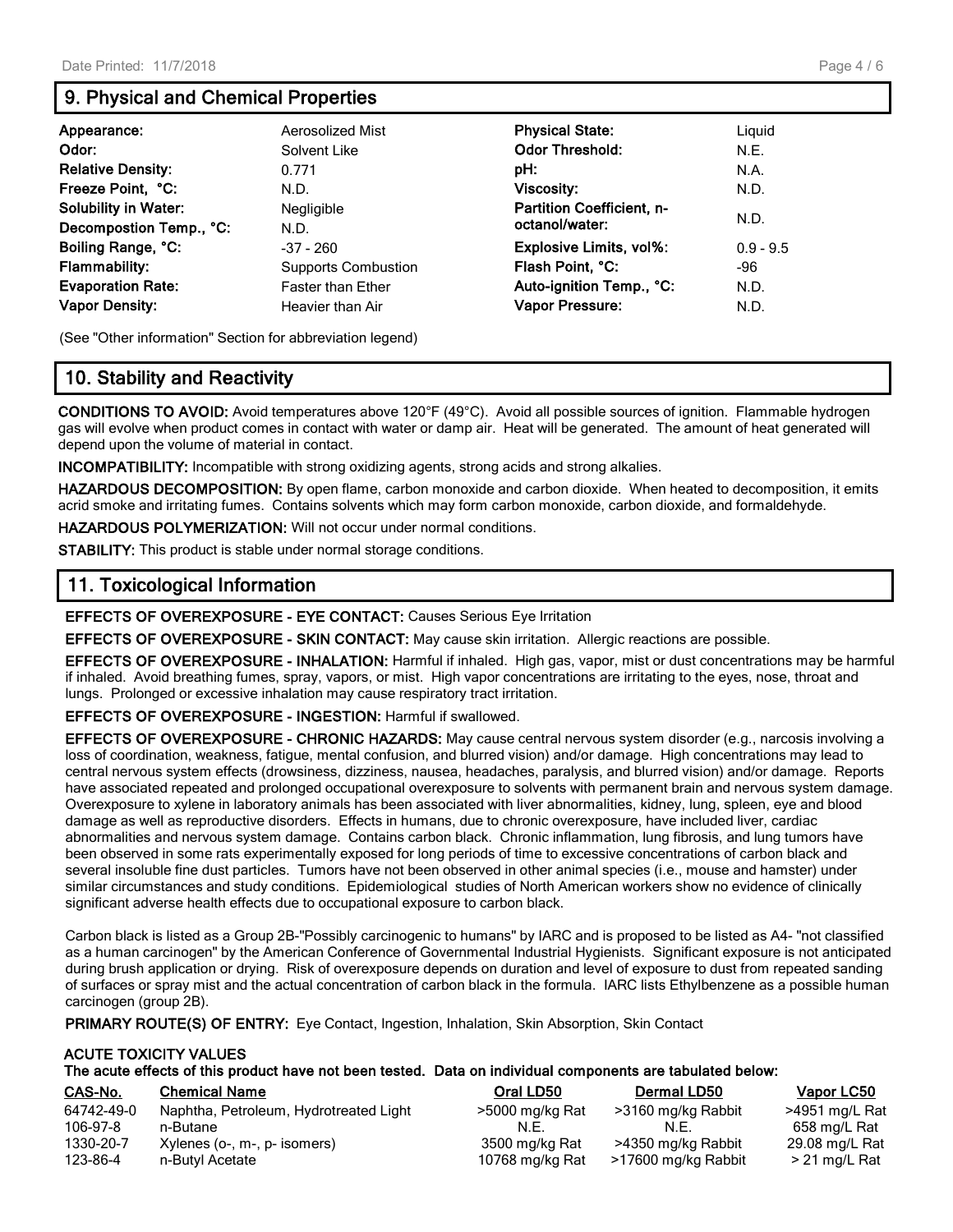100-41-4 Ethylbenzene 3500 mg/kg Rat 15400 mg/kg Rabbit 17.4 mg/L Rat 64742-95-6 Solvent Naphtha, Light Aromatic 8400 mg/kg Rat >2000 mg/kg Rabbit N.E. 1333-86-4 Carbon Black **1200 Figure 121 Carbon Black** 2012 **N.E.** 2014 **N.E.** N.E. N.E.

N.E. - Not Established

## **12. Ecological Information**

**ECOLOGICAL INFORMATION:** Product is a mixture of listed components.

## **13. Disposal Information**

**DISPOSAL INFORMATION:** Do not incinerate closed containers. This product as supplied is a USEPA defined ignitable hazardous waste. Dispose of unusable product as a hazardous waste (D001) in accordance with local, state, and federal regulation.

# **14. Transport Information**

|                              | Domestic (USDOT)                               | <b>International (IMDG)</b> | Air (IATA)          | <b>TDG (Canada)</b> |
|------------------------------|------------------------------------------------|-----------------------------|---------------------|---------------------|
| <b>UN Number:</b>            | N.A.                                           | 1950                        |                     | N.A.                |
| <b>Proper Shipping Name:</b> | Paint and Related Spray<br>Products in Ltd Qty | Aerosols                    | Aerosols, flammable | Aerosols            |
| <b>Hazard Class:</b>         | N.A.                                           | 2                           | 2.1                 | N.A.                |
| <b>Packing Group:</b>        | N.A.                                           | N.A.                        | N.A.                | N.A.                |
| <b>Limited Quantity:</b>     | Yes                                            | Yes                         | Yes                 | Yes                 |

## **15. Regulatory Information**

## **U.S. Federal Regulations:**

### **CERCLA - SARA Hazard Category**

This product has been reviewed according to the EPA 'Hazard Categories' promulgated under Sections 311 and 312 of the Superfund Amendment and Reauthorization Act of 1986 (SARA Title III) and is considered, under applicable definitions, to meet the following categories:

Gas under pressure, Carcinogenicity, Specific target organ toxicity (single or repeated exposure), Germ cell mutagenicity

### **Sara Section 313:**

This product contains the following substances subject to the reporting requirements of Section 313 of Title III of the Superfund Amendment and Reauthorization Act of 1986 and 40 CFR part 372:

| <b>Chemical Name</b>         | CAS-No.        |
|------------------------------|----------------|
| Xylenes (o-, m-, p- isomers) | 1330-20-7      |
| Aluminum Flake               | 7429-90-5      |
| Ethylbenzene                 | $100 - 41 - 4$ |

#### **Toxic Substances Control Act:**

This product contains the following chemical substances subject to the reporting requirements of TSCA 12(b) if exported from the United States:

No TSCA 12(b) components exist in this product.

## **U.S. State Regulations:**

### **California Proposition 65:**

**WARNING:** Cancer and Reproductive Harm - www.P65Warnings.ca.gov.